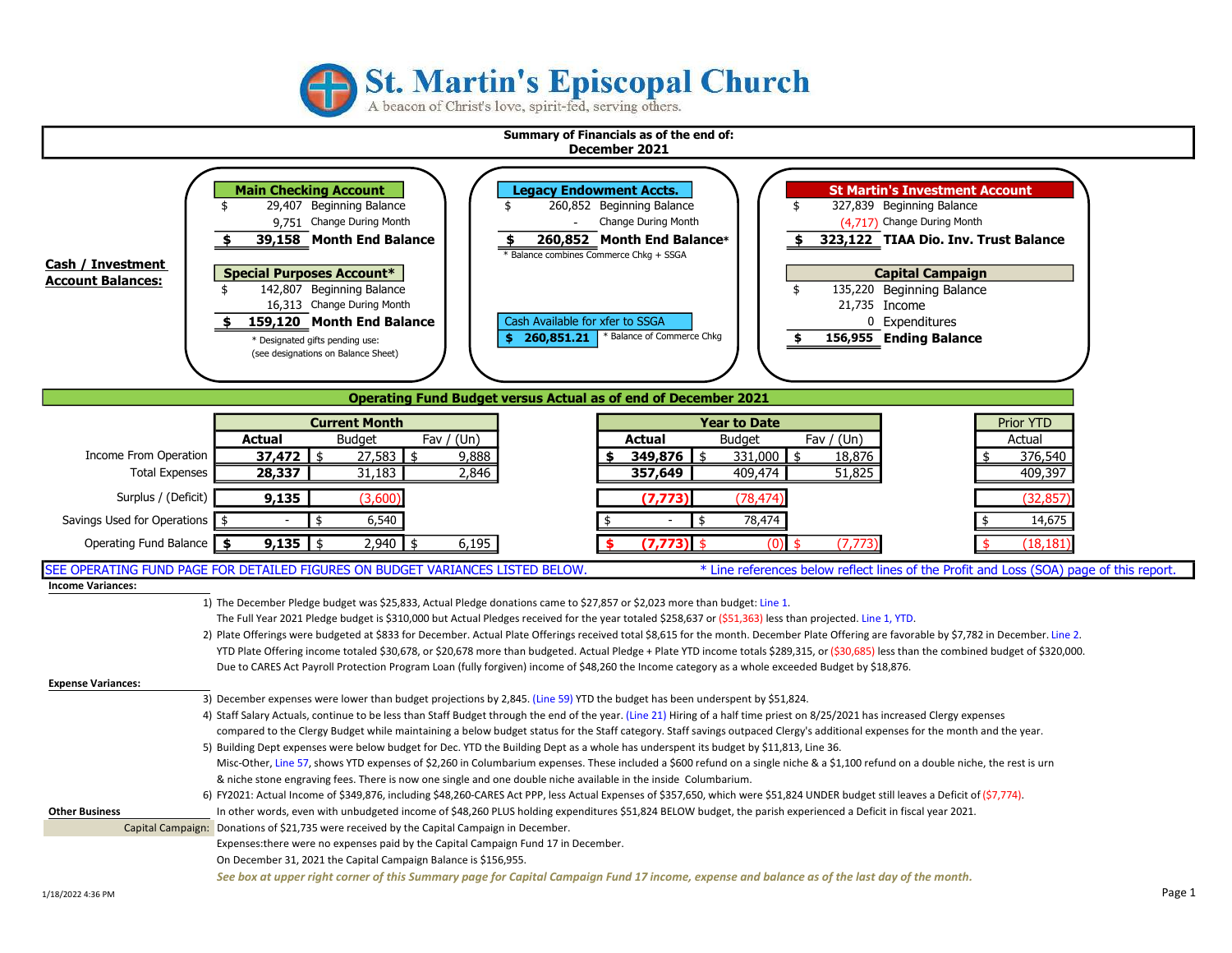#### About this Report

- ► The graphics at the top of the *Summary* cover page are meant to be a quick reference for the most essential aspects of the parish financial position for the month.
- ► The **STATEMENT OF ACTIVITIES: Income and Expense Detail** page reflects actual Income and Expenses of the **Operating Fund** of the parish compared to the Approved Budget YTD.

 All activity shown on the Statement of Activities page is for the Operating Fund in the Main checking account. Near the center of the page is a column of **blue digits** numbering the lines as they move down the page. These blue numbers are used on the Summary Cover Sheet notes to aid the reader in finding the referenced budget lines.

- ► The Current Month Bank Statement page shows just what you would expect, Opening Balance adding and subtracting changes for the month resulting in the Ending Balance.
- ► The **Designated Funds Report** page shows the status of ministry group "funds/classes", their Opening Balance with income & expense activity for that month. Ministry groups such as the Garden Project, Men's Group, Outreach each have a numbered "fund/class" which behaves like a separate checkbook for each entity even though all of these numbered funds live within the **Special Purposes Funds** checking account.
- ► The **Balance Sheet** page shows the end of month balance for each fund as well as the bank account that holds the money. It is possible for some funds/classes to have money in more than one bank account, the Balance Sheet page tracks each fund's cash by bank account at month's end.

## Budgeting Notes

- The *Operating Fund STATEMENT OF ACTIVITIES (SOA)* lines each represent a budget item for the parish.
- The annual budget for each line is divided by 12 months unless there is a known reason to post it differently based upon a billing due date or known income period.

 Timing of donations is difficult to predict accurately but tend to be heavier January - May as some pledging units pay their pledge early in the year. Others spread payments throughout the year but with a segment of pledges already received by summer, the monthly total from these faithful givers no longer matches 1/12 of the total amount pledged for June - December.

 Many operating expenses are approximately the same from month to month but ministry expenses will vary according to seasonal programs.

If a line looks out of balance for the month, follow to the right to see if the expense is in line for the year to date (YTD).

- Typically variances from budget are only remarked upon if they exceed \$1,000 or there is something unusual to be noted.
- In the budget process for the coming year, consideration should be given to how the increase or decrease of Pledge Units will impact Plate Offerings.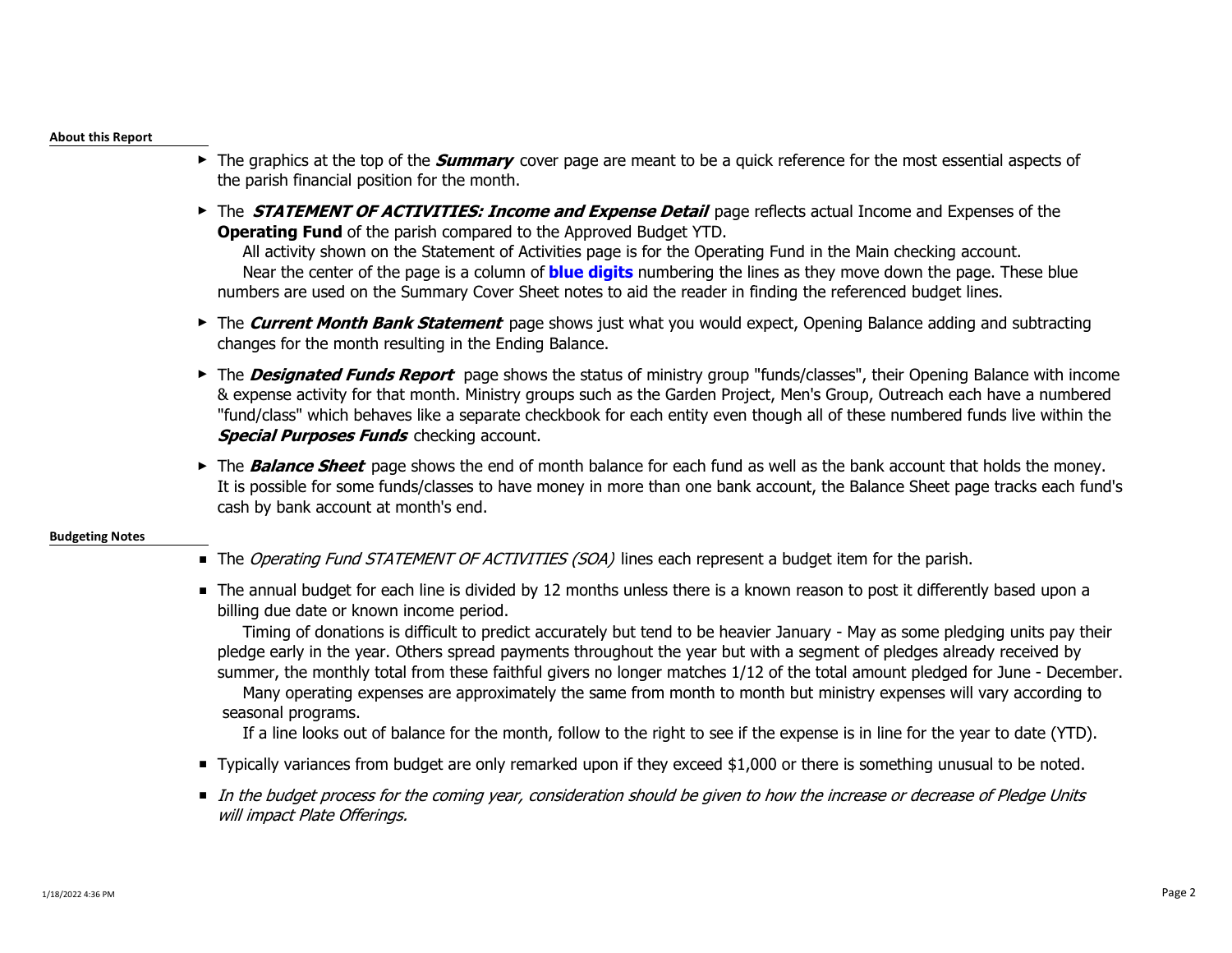#### The Operating Fund STATEMENT OF ACTIVITIES: Income and Expense Detail for Period ending: December 2021

| <b>OPERATING BUDGET</b>                  |                                                 | <b>Current Month</b> |        |               |              | <b>Current Year to Date</b> |           | <b>Full Year</b> |         |        | <b>Prior YTD</b> |         |
|------------------------------------------|-------------------------------------------------|----------------------|--------|---------------|--------------|-----------------------------|-----------|------------------|---------|--------|------------------|---------|
|                                          | Fav / $(Un)$<br><b>Budget</b><br>Actual<br>Line |                      | Actual | <b>Budget</b> | Fav / $(Un)$ |                             | 2021      |                  |         | Actual |                  |         |
| <b>INCOME</b>                            |                                                 |                      |        |               |              |                             |           |                  |         |        |                  |         |
| Pledges                                  | 27,857                                          | 25,833               | 2,023  |               | 258,637      | 310,000                     | (51, 363) | - \$             | 310,000 |        |                  | 288,181 |
| Plate Offering                           | 8,615                                           | 833                  | 7.782  |               | 30,678       | 10,000                      | 20,678    |                  | 10,000  |        |                  | 11,955  |
| Special Gift                             |                                                 | 83                   | (83)   |               | 1,125        | 1,000                       | 125       |                  | 1,000   |        |                  | 625     |
| Fund Raising                             |                                                 | 208                  | (208)  |               |              | 2,500                       | (2,500)   |                  | 2,500   |        |                  | 300     |
| Facility Use Income                      | 600                                             | 208                  | 392    |               | 2,550        | 2,500                       | 50        |                  | 2,500   |        |                  | 2,846   |
| Other Income (Mem./Col./other)           | 100                                             | 417                  | (317)  |               | 5.155        | 5,000                       | 155       |                  | 5,000   |        |                  | 11,455  |
| Designated Income (Flowers, )            | 300                                             | <b>.</b>             | 300    |               | 3,471        |                             | 3,471     |                  |         |        |                  | 25      |
| CARES Act - Payroll Protection Prog. Tra |                                                 |                      | $\sim$ |               | 48,260       |                             | 48,260    |                  |         |        |                  |         |
| <b>TOTAL INCOME From Operations</b>      | 37,472                                          | 27,583               | 9,888  |               | 349,876      | 331,000                     | 18,876    |                  | 331,000 |        |                  | 376,540 |

| <b>EXPENSES</b>                                  |                          |                          |                          |            |                |           |                 |                          |                          |
|--------------------------------------------------|--------------------------|--------------------------|--------------------------|------------|----------------|-----------|-----------------|--------------------------|--------------------------|
| <b>Diocesan Pledge</b>                           | 4,248                    | 4,248                    | $\blacksquare$           | 11         | 50,970         | 50,970    | ٠               | 50,970                   | 61,109                   |
|                                                  |                          |                          |                          |            |                |           |                 |                          |                          |
| <b>CLERGY</b>                                    |                          |                          |                          |            |                |           |                 |                          |                          |
| Clergy Salaries + SECA Allowance                 | 4,102                    | 3,784                    | (318)                    | $12\,$     | 44,951         | 45,405    | 454             | 45,405                   | 43,923                   |
| Housing Allowance                                | 2,154                    | 2,240                    | 86                       | 13         | 33,264         | 26,876    | (6, 388)        | 26,876                   | 25,272                   |
| Mileage / Car Allowance                          | 635                      | 188                      | (448)                    | 14         | 1,084          | 2,250     | 1,166           | 2,250                    | 1,316                    |
| Insurances                                       | 1,315                    | 1,004                    | (311)                    | 15         | 14,327         | 12,048    | (2, 279)        | 12,048                   | 13,072                   |
| Pension                                          | 1,441                    | 945                      | (496)                    | $16\,$     | 13,563         | 11,340    | (2, 223)        | 11,340                   | 11,581                   |
| Continuing Education                             |                          | 42                       | 42                       | 17         | 40             | 500       | 460             | 500                      | 40                       |
| Professional Expenses                            | 90                       | 63                       | (28)                     | ${\bf 18}$ | 396            | 750       | 354             | 750                      | 317                      |
|                                                  |                          | 67                       | 67                       | 19         | 500            | 800       |                 | 800                      |                          |
| <b>Supply Priest</b><br><b>TOTAL CLERGY</b>      | 9,737                    | 8,331                    | (1, 406)                 | 20         | 108,125        | 99,969    | 300<br>(8, 156) | 99,969                   | 625<br>96,146            |
|                                                  |                          |                          |                          |            |                |           |                 |                          |                          |
| <b>STAFF</b>                                     |                          |                          |                          |            |                |           |                 |                          |                          |
| <b>Staff Salaries</b>                            | 6,609                    | 10,167                   | 3,557                    | 21         | 79,502         | 122,000   | 42,498          | 122,000                  | 115,316                  |
| Social Security / Medicare tax                   | 493                      | 793                      | 299                      | 22         | 5,938          | 9,515     | 3,577           | 9,515                    | 8,633                    |
| Workers' Compensation                            | 541                      | $\overline{a}$           | (541)                    | 23         | 1,064          | 880       | (184)           | 880                      | 439                      |
| Lav Employees Insurances                         | 1,148                    | 990                      | (158)                    | 24         | 13,689         | 11,879    |                 | 11,879                   | 13,177                   |
|                                                  |                          |                          |                          | 25         |                |           | (1,810)         |                          |                          |
| Pension                                          | 585                      | 734                      | 148                      | 26         | 6,425          | 8,805     | 2,380           | 8,805                    | 9,376                    |
| <b>Continuing Education</b>                      |                          | 33                       | 33                       |            | 150            | 400       | 250             | 400                      | 195                      |
| <b>TOTAL STAFF</b>                               | 9,377                    | 12,717                   | 3,340                    | 27         | 106,769        | 153,479   | 46,710          | 153,479                  | 147,137                  |
| <b>ADMINISTRATIVE</b>                            |                          |                          |                          |            |                |           |                 |                          |                          |
|                                                  |                          |                          |                          | 28         |                |           |                 |                          |                          |
| Equipment                                        | 964                      | 833                      | (130)                    | 29         | 10,389         | 10,000    | (389)           | 10,000                   | 10,662                   |
| Supplies / Services / Postage                    | 134                      | 417                      | 282                      |            | 3,520          | 5,000     | 1,480           | 5,000                    | 4,174                    |
| Telephone/Internet                               | 225                      | 208                      | (17)                     | 30         | 2,653          | 2,500     | (153)           | 2,500                    | 2,669                    |
| <b>TOTAL ADMINISTRATIVE</b>                      | 1,323                    | 1,458                    | 135                      | 31         | 16,561         | 17,500    | 939             | 17,500                   | 17,505                   |
|                                                  |                          |                          |                          |            |                |           |                 |                          |                          |
| <b>BUILDING</b>                                  |                          |                          |                          |            |                |           |                 |                          |                          |
| Maintenance                                      | 139                      | 1,280                    | 1,140                    | 32         | 17,035         | 15,356    | (1,679)         | 15,356                   | 14,420                   |
| Property & Casualty Insurance                    |                          |                          |                          | 33         | 27,680         | 32,500    | 4,820           | 32,500                   | 30,204                   |
| Grounds                                          | 416                      | 392                      | (24)                     | 34         | 2,876          | 4,700     | 1,824           | 4,700                    | 4,841                    |
| <b>Utilities</b>                                 | 1,541                    | 1,867                    | 326                      | 35         | 15,552         | 22,400    | 6,848           | 22,400                   | 21,393                   |
| <b>TOTAL BUILDING</b>                            | 2,096                    | 3,538                    | 1,442                    | 36         | 63,143         | 74,956    | 11,813          | 74,956                   | 70,858                   |
|                                                  |                          |                          |                          |            |                |           |                 |                          |                          |
| <b>CHRISTIAN EDUCATION</b>                       |                          |                          |                          |            |                |           |                 |                          |                          |
| <b>Adult Christian Formation</b>                 | (6)                      | 42                       | 48                       | 37         | 106            | 500       | 394             | 500                      | 504                      |
| Children's Sunday School                         | (100)                    | 21                       | 121                      | 38         | (10)           | 250       | 260             | 250                      |                          |
| C. F. Programs (VBS, Sp. Evt, Tract, Cor         | $\overline{a}$           | 42                       | 42                       | 39         | 54             | 500       | 446             | 500                      | 411                      |
| Miscellaneous Expenses                           | $\overline{\phantom{a}}$ |                          | $\overline{\phantom{a}}$ | 40         |                |           |                 |                          |                          |
| <b>TOTAL CHRISTIAN ED</b>                        | (106)                    | 104                      | 210                      | 41         | 150            | 1,250     | 1,100           | 1,250                    | 915                      |
|                                                  |                          |                          |                          |            |                |           |                 |                          |                          |
| <b>MINISTRY</b>                                  |                          |                          |                          |            |                |           |                 |                          |                          |
| Youth Ministry                                   |                          | $\overline{a}$           |                          | 42         |                |           |                 |                          | $\overline{\phantom{a}}$ |
| <b>Invite Welcome Connect</b>                    |                          | 42                       | 42                       | 43         |                | 500       | 500             | 500                      |                          |
| Music                                            | 861                      | 250                      | (611)                    | 44         | 2,269          | 3,000     | 731             | 3,000                    | 2,692                    |
| Worship                                          | 454                      | 188                      | (267)                    | 45         | 4,222          | 2,250     | (1, 972)        | 2,250                    | 7,346                    |
| Peace & Justice                                  |                          | 83                       | 83                       | 46         | 96             | 1,000     | 904             | 1,000                    | 99                       |
|                                                  |                          |                          | $\overline{a}$           | 47         |                |           |                 |                          |                          |
| Outreach                                         |                          |                          |                          | 48         | 610            |           | (610)           |                          | 635                      |
| Communications                                   |                          | 125                      | 125                      |            | 767            | 1,500     | 733             | 1,500                    | 1,934                    |
| Parish Life                                      | 272                      | 67                       | (205)                    | 49         | 818            | 800       | (18)            | 800                      | 727                      |
| Stewardship                                      |                          |                          |                          | 50         | 432            | 1,000     | 568             | 1,000                    | 583                      |
| <b>TOTAL MINISTRY</b>                            | 1,587                    | 754                      | (833)                    | 51         | 9,212          | 10,050    | 838             | 10,050                   | 14,016                   |
|                                                  |                          |                          |                          |            |                |           |                 |                          |                          |
| <b>Vestry Exp. &amp; Miscellaneous</b>           |                          |                          |                          |            |                |           |                 |                          |                          |
| <b>Convention Expenses</b>                       |                          | $\overline{a}$           | $\overline{a}$           | 52         | 250            | 500       | 250             | 500                      | 200                      |
| Accountants Review/Audit                         |                          |                          |                          |            |                |           |                 |                          |                          |
| <b>Vestry Expenses</b>                           |                          | $\overline{a}$           |                          | 54         | 50             | 400       | 350             | 400                      | 238                      |
| Tithe.Ly Transaction Fees                        | 56                       | 13                       | (44)                     | 55         | 159            | 150       | (9)             | 150                      | 202                      |
| Vestry Approved Project Expense                  |                          |                          |                          | 56         |                |           |                 |                          |                          |
| Misc - Other (incl. Colum.)                      | 20                       | 21                       | $\mathbf{1}$             | 57         | 2,260          | 250       | (2,010)         | 250                      | 1,071                    |
| <b>Total Misc. Expenses</b>                      | 76                       | 33                       | (43)                     | 58         | 2,719          | 1,300     | (1, 419)        | 1,300                    | 1,711                    |
|                                                  |                          |                          |                          |            |                |           |                 |                          |                          |
| <b>TOTAL EXPENSES</b>                            | 28,337                   | 31,183                   | 2,846                    | 59         | 357,649        | 409,474   | 51,825          | 409,474                  | 409,397                  |
| SURPLUS/(DEFICIT)                                | 9,135                    | (3,600)                  | 12,734                   | 60         | (7, 773)       | (78, 474) | 70,701          | (78, 474)                | (32, 857)                |
|                                                  |                          |                          |                          |            |                |           |                 |                          |                          |
| SMIF Principal Transfer IN (budgeted             |                          | 6,540                    | 6,540                    | 61         |                | 78,474    | 78,474          | 78,474                   | <i>35,000</i>            |
| SMIF Principal Transfer (V. app'd pro            |                          |                          |                          | 62         |                |           |                 |                          |                          |
| DEFICIT FUND TRANSFER IN                         |                          | $\overline{\phantom{a}}$ | $\overline{a}$           | 63         |                |           |                 |                          | (20, 325)                |
|                                                  | $\blacksquare$           |                          |                          | 64         |                |           |                 |                          |                          |
| Investments Used to Fund Operati                 |                          | 6,540                    | (6, 540)                 |            | $\blacksquare$ | 78,474    | (78, 474)       | 78,474                   | 14,675                   |
| 1/18/2022 4:36 <b>:QPERATING FUND NET INCOME</b> | 9,135                    | 2,940                    | 6,195                    | 65         | (7, 773)       | (0)       | (7, 773)        | $\overline{\phantom{a}}$ | (18, 181)<br>Page 3      |
|                                                  |                          |                          |                          |            |                |           |                 |                          |                          |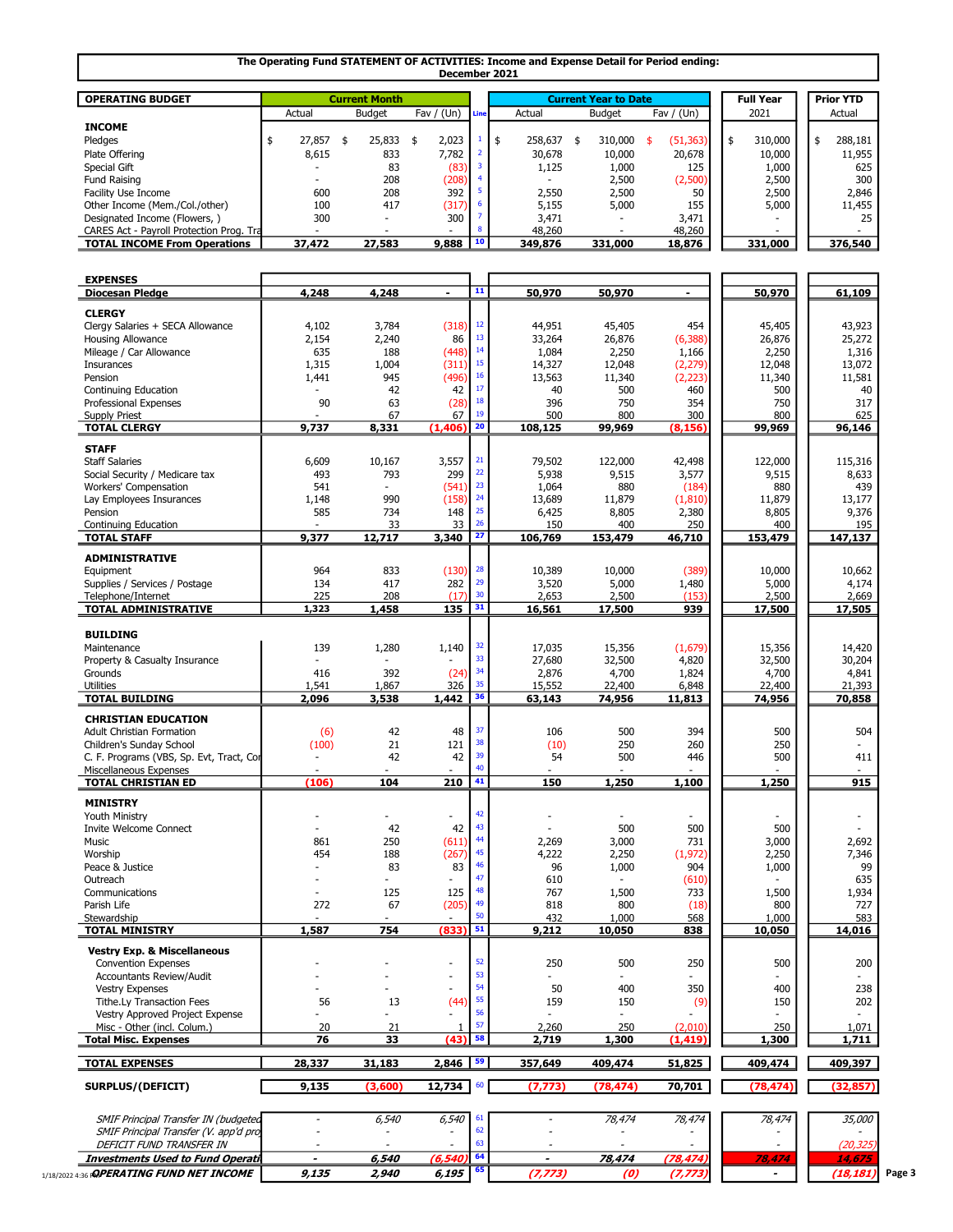# Account Positions For Month Ending (Current Month Bank Statements) December 2021

| <b>Current Bank Checking Accounts</b> |  |                      |                        |                    |  |                     |     |              |  |  |  |  |  |
|---------------------------------------|--|----------------------|------------------------|--------------------|--|---------------------|-----|--------------|--|--|--|--|--|
|                                       |  | <b>Main Checking</b> | <b>Special Purpose</b> |                    |  | <b>Priest Discr</b> |     | <b>TOTAL</b> |  |  |  |  |  |
| <b>Beginning Balance</b>              |  | 29,406.77            |                        | 142,806.74         |  | 3,340.60            | \$  | 175,554.11   |  |  |  |  |  |
| Deposits                              |  | 41,861.63            |                        | $18,323.22$   \$   |  | 860.00              | -\$ | 61,044.85    |  |  |  |  |  |
| Checks Paid                           |  | $(18,041.40)$ \$     |                        | $(2,010.00)$ \$    |  | $(750.00)$ \$       |     | (20, 801.40) |  |  |  |  |  |
| Direct Withdrawals $1$                |  | $(14,069.01)$ \$     |                        |                    |  | $(430.36)$ \$       |     | (14, 499.37) |  |  |  |  |  |
| <b>Ending Balance</b>                 |  | 39,157.99            |                        | $159, 119.96$   \$ |  | 3,020.24            |     | 201,298.19   |  |  |  |  |  |

Note 1: Payroll & service fees; staff pensions

|                               | <b>Medium and Long-term Investments Accounts</b> |                  |   |                         |    |                          |   |              |  |  |  |  |  |
|-------------------------------|--------------------------------------------------|------------------|---|-------------------------|----|--------------------------|---|--------------|--|--|--|--|--|
|                               |                                                  | <b>SMIF</b>      |   | <b>Legacy Endowment</b> |    |                          |   |              |  |  |  |  |  |
|                               |                                                  | Dio. Trust: TIAA |   | SSGA (EMS)              |    | <b>Commerce Checking</b> |   | <b>TOTAL</b> |  |  |  |  |  |
| <b>Beginning Market Value</b> |                                                  | 327,838.58       | S | 0.00                    | \$ | 260,852.21               |   | 588,690.79   |  |  |  |  |  |
| Contributions                 |                                                  |                  |   |                         |    |                          |   |              |  |  |  |  |  |
| <b>Transfers</b>              |                                                  |                  |   |                         |    |                          |   |              |  |  |  |  |  |
| Interest                      |                                                  | 161.21           |   |                         |    |                          |   | 161.21       |  |  |  |  |  |
| <b>I</b> Dividiends           |                                                  |                  |   |                         |    |                          |   |              |  |  |  |  |  |
| <b>I</b> Fees                 |                                                  | (27.22)          |   |                         |    |                          |   | (27.22)      |  |  |  |  |  |
| Disbursements                 |                                                  |                  |   |                         |    |                          |   |              |  |  |  |  |  |
| Realized Gains / losses       |                                                  |                  |   |                         |    |                          |   |              |  |  |  |  |  |
| Unrealized Gains / Losses     |                                                  | (4,850.99)       |   |                         |    |                          |   | (4,850.99)   |  |  |  |  |  |
| <b>Ending Market Value</b>    | S                                                | 323,121.58       |   | 0.00                    | S  | 260,852.21               | S | 583,973.79   |  |  |  |  |  |

TOTAL Current Assets \$ 785,271.98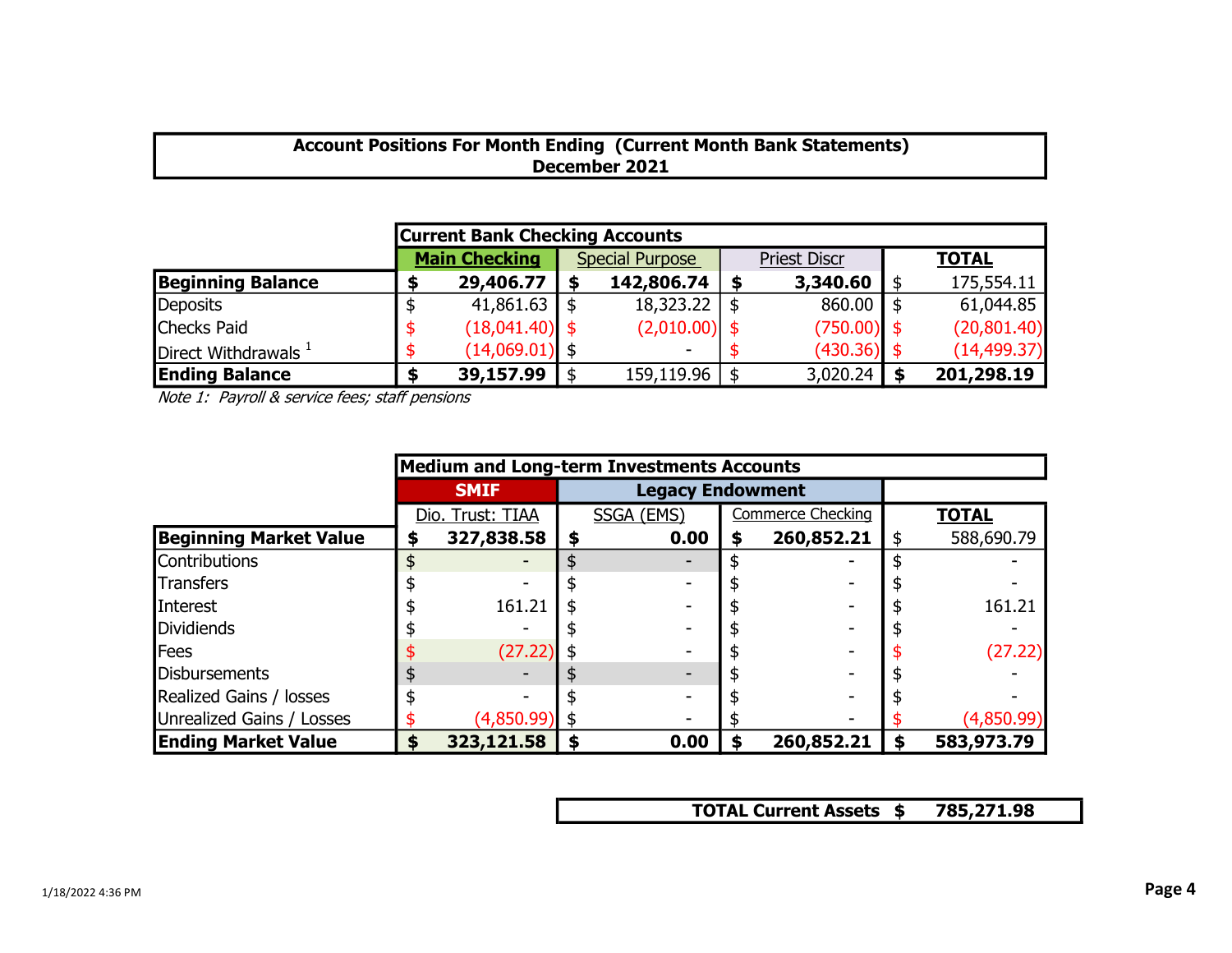| <b>Designated Funds Report For Period Ending:</b> |  |
|---------------------------------------------------|--|
| December 2021                                     |  |
|                                                   |  |

|                               | <b>Beginning</b>         | <b>Funds In</b>          | <b>Funds Out</b>         | <b>Ending Balance</b>    | <b>YTD</b>               | <b>YTD</b>       |
|-------------------------------|--------------------------|--------------------------|--------------------------|--------------------------|--------------------------|------------------|
| <b>SPECIAL FUNDS</b>          | <b>Balance</b>           |                          |                          |                          | <b>Funds In</b>          | <b>Funds Out</b> |
| <b>Operating Fund</b>         | (2,892)                  | 49,354                   | (28, 337)                | 18,124                   | 375,396                  | (357, 649)       |
| St Martin Investment Fund     | 340,439                  | (4,690)                  | (27)                     | 335,722                  | 44,080                   | (458)            |
| Capital Improvement Fund      |                          | $\overline{\phantom{a}}$ |                          |                          |                          |                  |
| Flower Fund                   | $\overline{\phantom{a}}$ | $\overline{\phantom{a}}$ | $\overline{\phantom{a}}$ | $\overline{\phantom{0}}$ | $\overline{\phantom{a}}$ |                  |
| <b>Invite Welcome Connect</b> | $\overline{\phantom{a}}$ | $\overline{\phantom{a}}$ |                          |                          |                          |                  |
| Asst. Rector Discret. Fund    | 2,484                    | 350                      | (200)                    | 2,634                    | 2,834                    | (200)            |
| Restricted - Other            | 126                      | 178                      | (126)                    | 178                      | 304                      | (126)            |
| Capital Campaign              | 135,220                  | 21,735                   | -                        | 156,955                  | 103,250                  | (45, 941)        |
| <b>Outreach Contributions</b> | 2,346                    |                          | (875)                    | ,471                     | 3,354                    | (3,350)          |
| Garden Project                | 527                      | $\overline{\phantom{0}}$ |                          | 527                      | 1,600                    | (1,675)          |
| <b>Music Fund</b>             | 150                      | $\overline{\phantom{a}}$ | $\overline{\phantom{a}}$ | 150                      |                          |                  |
| Priest Disc. Fund             | 4,201                    | 860                      | (2,040)                  | 3,020                    | 9,356                    | (11, 223)        |
| St. Martin's Men's Group      | 912                      |                          |                          | 912                      |                          | (142)            |
| Episcopal Church Women        | 60                       | 139                      | $\overline{\phantom{a}}$ | 199                      | 199                      |                  |
| <b>Youth Activity</b>         | 246                      | 21                       | $\overline{\phantom{a}}$ | 267                      | 36                       |                  |
| Legacy Endowment Fund         | 260,852                  | $\overline{\phantom{0}}$ | $\overline{\phantom{0}}$ | 260,852                  | 34,218                   | (15,038)         |
| Altar Guild Fund              | 492                      | $\overline{\phantom{a}}$ |                          | 492                      |                          |                  |
| Surplus Fund Cash Reserve     | 11,842                   | $\qquad \qquad$          |                          | 11,842                   |                          |                  |
| Peace & Justice Ministry      | 1,134                    | $\overline{\phantom{a}}$ | (438)                    | 696                      | $\overline{\phantom{a}}$ |                  |
|                               |                          |                          |                          |                          |                          |                  |
| <b>TOTAL FUNDS</b>            | 758,138                  | 67,947                   | (32, 044)                | 794,042                  | 574,627                  | (435, 802)       |